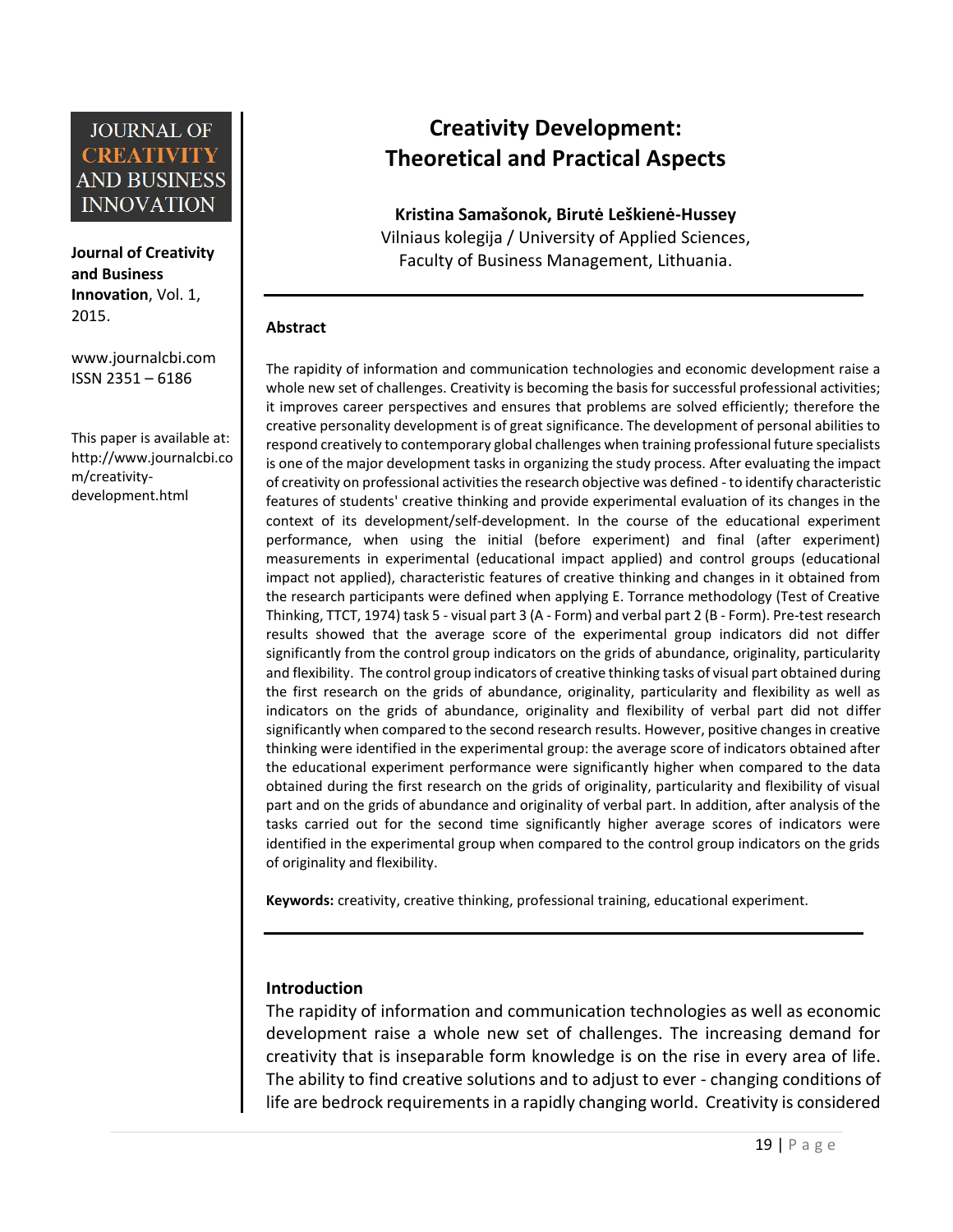**Journal of Creativity and Business Innovation**, Vol. 1, 2015.

[www.journalcbi.com](http://www.journalcbi.com/) ISSN 2351 – 6186

This paper is available at: [http://www.journalcbi.co](http://www.journalcbi.com/ideation-using-analogies.html) [m/creativity](http://www.journalcbi.com/ideation-using-analogies.html)[development.html](http://www.journalcbi.com/ideation-using-analogies.html)

the basis for successful professional activities; it provides career opportunities and helps solve problems more effectively; therefore the creative personality development is of utmost importance. More than half a century ago C. R. Rogersas (1961) (quote by Grakauskaitė – Karkockienė, 2010) paid sufficient heed to the increasing demand for creative personalities and emphasized the need to search for the origins of creativity as well as conditions and methods fostering the creative personality development. As stated by D. Grakauskaitė-Karkockienė (2010), the need for creative, innovative, ingenious, enterprising and inquisitive individuals who are willing to provide unconventional solutions foster the education process and encourage authorities to regularly renew and select appropriate teaching materials, to search for effective teaching methods and techniques and to provide favourable conditions for creativity development/selfdevelopment. The researcher admits that fostering and maintaining creativity as well as stimulating self-expression, inventiveness and vitality can stimulate educational and economic achievements and personal growth. Furthermore, creativity is important not merely to the society but also to an individual and is considered crucial to human survival and social adaptation in a dynamic society. Therefore, the development of creative abilities and skills that help creatively respond to global challenges when considering them as opportunities is one of the main tasks in the study process organizing.

 Over the past few decades a large number of Lithuanian and foreign researchers wrote articles on creativity: R.A. Beghetto (2009), G. Beresnevičius (2010), C. Cortello (2005), D.H. Cropley, A.J. Cropley (2000), D. Grakauskaitė – Karkockienė (2006; 2010), K. Jaskyte, H. Taylor, R. Smariga (2009), A. Petrulytė (2001), J.E. Pretz, J.A. Link (2008), R.J. Sternberg (2006) analysed the problems regarding creativity development/self-development, emphasized its importance, specified the methods fostering creative thinking and analysed the impact of creativity development/self-development programmes on learners. The following researchers indicated the creative personality traits (Beresnevičienė, 1996; Grakauskaitė – Karkockienė, 2006), analysed the importance of motivation to the creative process (Akande, 1997), mentioned other factors and the environmental impact that influence creative activities of people (Beresnevičius, 2010; Grakauskaitė – Karkockienė, 2006; Hemlin, Allwood, Martin, 2008). However, it should be noted that creativity development/self-development in the study process has been insufficiently explored.

 Considering the opportunities for creative thinking development/selfdevelopment in higher professional education institutions, the research on creative thinking development/self-development is of a great theoretical and applied significance. It helps better understand cognitive development and functioning, reveal the human nature's creative potential, design advanced and appropriate creative thinking development/self-development techniques and discover more effective individualized and differentiated teaching strategies. Considering the importance of creativity in professional activities the article seeks to disclose characteristic features of students' creative thinking and changes in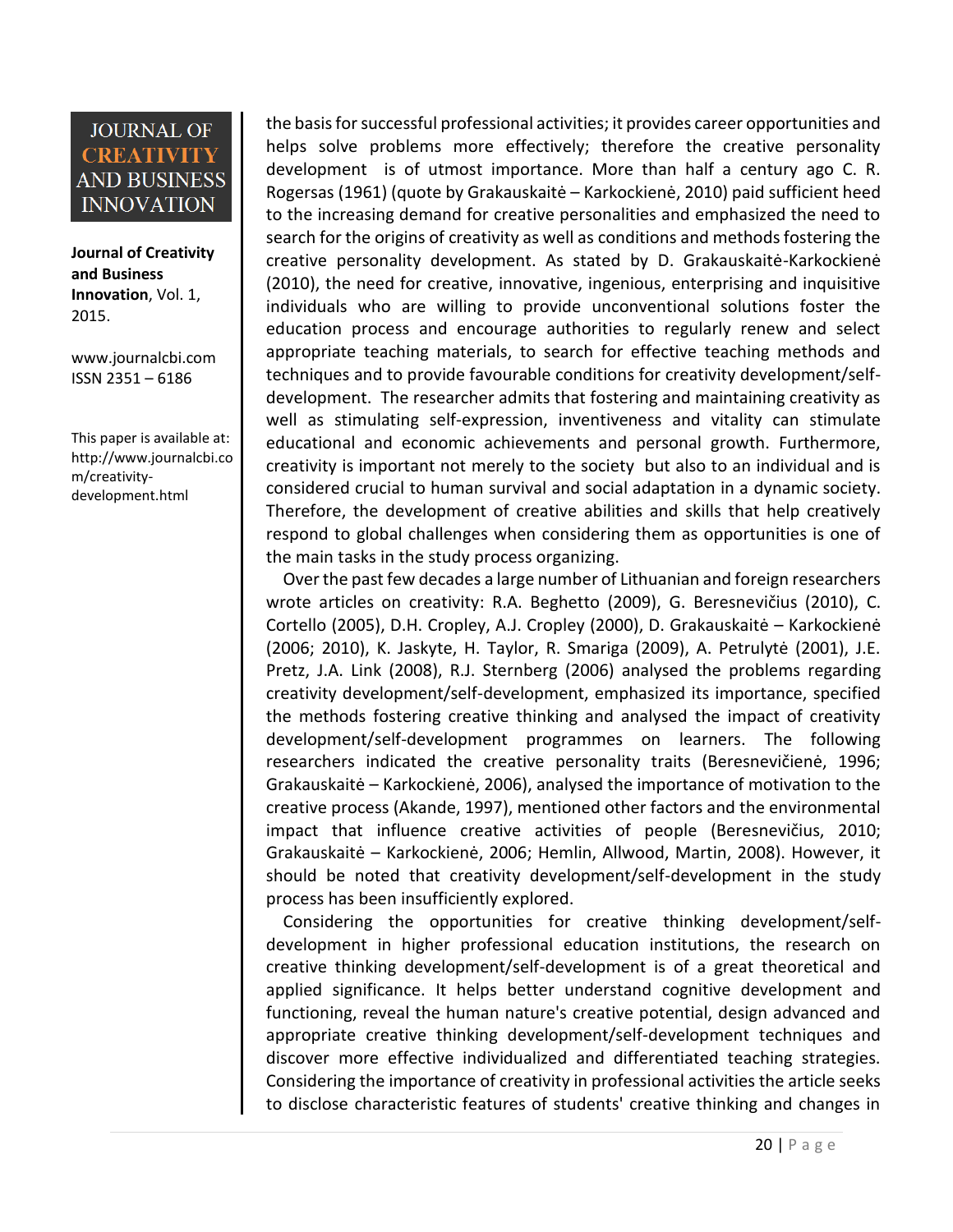**Journal of Creativity and Business Innovation**, Vol. 1, 2015.

[www.journalcbi.com](http://www.journalcbi.com/) ISSN 2351 – 6186

This paper is available at: [http://www.journalcbi.co](http://www.journalcbi.com/ideation-using-analogies.html) [m/creativity](http://www.journalcbi.com/ideation-using-analogies.html)[development.html](http://www.journalcbi.com/ideation-using-analogies.html)

them as well as forecast the opportunities for creative thinking development/selfdevelopment in the study process.

 *Research subject* - characteristic features of students' creative thinking and its development/self-development, educational dimensions of creative thinking.

 Evaluating the relevance of the theme, the following *problematic issues* occurred: What is the definition of "creative thinking and opportunities for its development/self-development" in contemporary scientific literature? What are the opportunities for creative thinking development/self-development in the professional training process? What kind of changes might occur in creative thinking when applying educational impact?

*Research objective* - to identify characteristic features of students' creative thinking and provide experimental evaluation of its changes in the context of its development/self-development

*Research tasks***:**

- 1. Considering the analysis of scientific literature and researches related to the theme discussed, to identify relevant dimensions of creative thinking and its development/self-development explored by other contemporary researches and to provide theoretical substantiation of its educational significance.
- 2. To identify characteristic features of students' creative thinking.
- 3. To identify and evaluate changes in creative thinking indicators in experimental and control groups of students in the course of educational experiment.
- 4. To forecast the opportunities for creative thinking development/selfdevelopment in the professional training process.

#### **Theoretical substantiation of creativity and its development/self-development** *The concept of creativity.*

The concept of creativity in scientific literature is rather ambiguous due to its complexity and changing attitudes toward it When defining creativity different authors provide diverse aspects of the concept and stick to different criteria. Most common definition of creativity in scientific literature is the ability to create innovative, original, unexpected, quality and appropriate, that is, useful pieces of work that meet the provided objectives (Grakauskaitė – Karkockienė, 2006; Petrulytė, 1995; Sternberg, Lubart, 1999). According to the holistic approach, creativity includes a variety of factors influencing the creative process: abilities, skills, personality traits, motivation, creative experiences, etc. E.P. Torrance (1986), Я.А. Пономарев (1999), E.E. Туник (2002) defines creativity as a process, which is characterized by sensitivity to the problem, the ability to discern knowledge gaps and missing items; searching and finding solutions, guessing and raising questions, formulating hypothesis, evaluating, correcting, generalizing and presenting. Some authors (Isaksen, Treffinger, 1994) (quote by Ильин, 2009) define creativity as discovering innovative, significant and appropriate relations between original, unrelated or even distant elements, the ability to discern numerous opportunities, to invent and apply diverse methods for solutions, to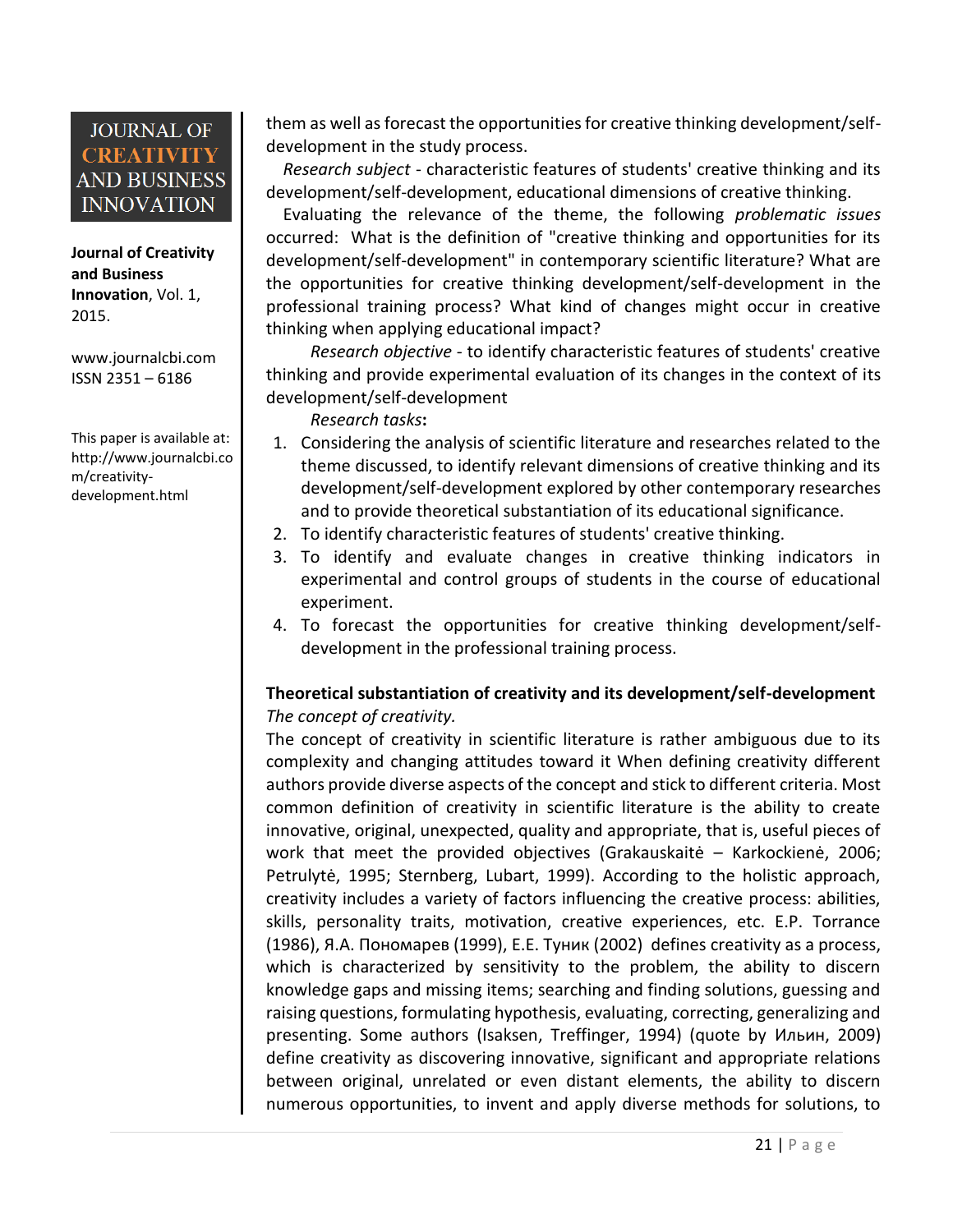**Journal of Creativity and Business Innovation**, Vol. 1, 2015.

[www.journalcbi.com](http://www.journalcbi.com/) ISSN 2351 – 6186

This paper is available at: [http://www.journalcbi.co](http://www.journalcbi.com/ideation-using-analogies.html) [m/creativity](http://www.journalcbi.com/ideation-using-analogies.html)[development.html](http://www.journalcbi.com/ideation-using-analogies.html)

propose unexpected and new opportunities and create and select alternative ideas. The majority of authors believe that creativity is determined by these personality traits: imagination, ingenuity, inquisitiveness (Gage, Berliner, 1994), emotionality, self-confidence, diligence, critical thinking, boldness, independence and flexible thinking (Petrulytė, 2001), receptivity, dominance and initiative (Jacikevičius, 1999). A number of researchers mention these personality traits: sensitivity to problems, a broad range of interests, originality, eccentricity and usefulness (Beresnevičienė, 1996; Torrance, 1986) and the following abilities: discerning and defining problems, foreseeing techniques for their solutions and tolerating ambiguity (Sternberg, 1990). L. Jovaiša (2007) admits that creativity is considered a set of personality traits that enable to achieve original, socially important and innovative quality results of one's activity. G. Beresnevičius (2010), after generalizing L. Jovaiša (2001, 2007), A. Maslow (2006) and C.R. Rogers (2005) personality theories, defines creativity via educological dimensions. According to the researcher, creativity is a set of personality traits, which include creative thinking skills (Set of Skills), interest in science or art, personal values (Determined Personality Set), psychological well-being at work and during studies, the need for creativity and self-education, the will to work independently (Activity Set), selfesteem and the perception of creativity (Character Set) that allow to achieve effective original performance results through productive activity and to discover what is new and unexpected. J. Guilford (1968) equated creativity with divergent thinking, which is related to the ability to discern problems and create diverse solution techniques. E. Torrance (1974) discerned divergent thinking parameters: fluency, originality, flexibility and particularity, whereas flexibility refers to the ability to easily convert the existing expertise, change one's attitude, expectations and principals and to move from one area to another, etc.; originality - the ability to link distant associations elements and images and generate new ideas; particularity - the completion and realization of provided ideas or solutions.

 The majority of researchers link creativity to creative thinking, which is defined as the highest form of productive thinking (Jovaiša, 2007). In the course of this process new ideas, concepts, distant associations, unexpected relations between the existing ideas, effective problem solving techniques and other original and useful items are created (Guilford, 1968; Runco, 1995, 2004).

#### *Creative thinking development/self-development subject and its opportunities.*

On the basis of scientific literature and analysis of research works related to the theme analysed that were carried out in Lithuania and abroad it should be noted that creativity skills development in personality is of key importance. Researchers consider creativity as a result of innate personal characteristics and their development. The development of creativity to a great extent influences the direction of personal activity and actualization of the obtained knowledge and skills. Therefore, analysis of the creativity development/self-development process was in the limelight of researchers' attention in scientific literature as well as educational practice. The effectiveness of creativity development/self-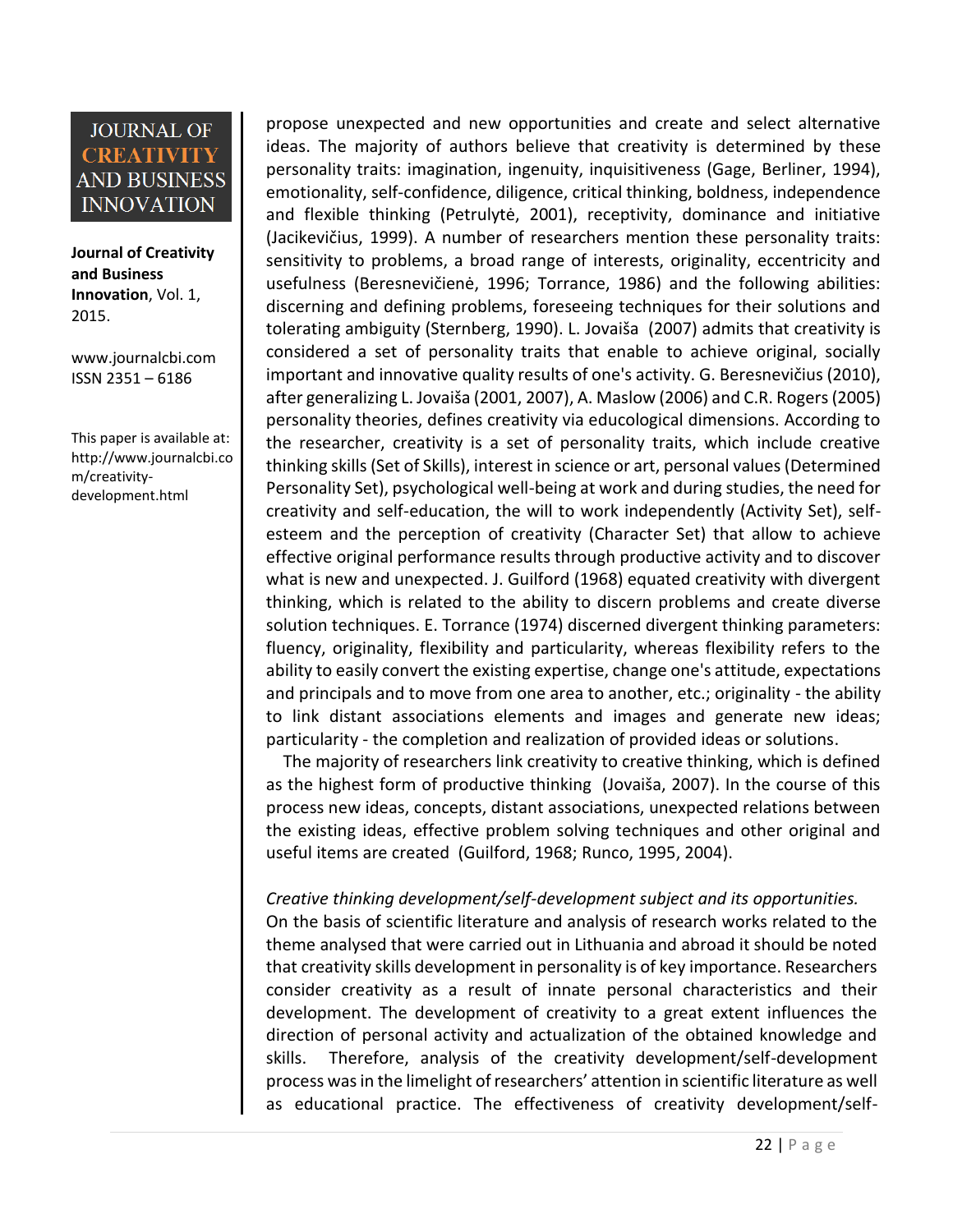**Journal of Creativity and Business Innovation**, Vol. 1, 2015.

[www.journalcbi.com](http://www.journalcbi.com/) ISSN 2351 – 6186

This paper is available at: [http://www.journalcbi.co](http://www.journalcbi.com/ideation-using-analogies.html) [m/creativity](http://www.journalcbi.com/ideation-using-analogies.html)[development.html](http://www.journalcbi.com/ideation-using-analogies.html)

development was approved by numerous researches; however, consideration on this issue makes researchers repeatedly investigate the opportunities for creativity development/self-development (Бурно, 1999; Халифаева, 2006). E.П. Ильин (2009) admits that creativity development/self-development is crucial for personal development, since it can stimulate artistic, academic and personal growth. D. Grakauskaitė-Karkockienė (2006) also supports this opinion and stresses that creative problem solving does not emerge unexpectedly; this should be developed and trained, whereas original thinking should be appreciated and encouraged. As stated by the researcher, creativity development is maximum development and improvement of potential skills when providing appropriate conditions and applying special creativity development/self-development techniques.

 According to C.R. Rogers (2005), each individual possesses potential creative skills which can flourish in the environment favourable for creativity. The creative process takes place in a particular environment, therefore the creative process might be fostered or hampered by various environmental factors: people with whom a creator communicates, physical environment, certain life events, the development of the society as well as technical and other types of systems. Therefore, creativity can emerge only in an appropriate environment (Grakauskaitė-Karkockienė, 2006; Sternberg, 1990). Scientific literature highlights the following characteristics of a favourable environment: a positive attitude toward changes, interpersonal relations based on trust and respect, risk-taking and test support, leeway, encouraging independent activities, perceiving things from different angles, providing multifaceted solutions, presenting ideas and using different techniques, interpreting, providing arguments, attitudes and opinions. However, creativity development can be fostered by suitably selected creative tasks (Torrance, 1974) and effective methods and techniques aimed at encouraging learners to raise problems and analyse them. Researchers believe that there are numerous methods for creative thinking fostering. According to J. Hockey (2004), the application of unconventional teaching methods in the development/self-development process is of major importance. In his work the author demonstrates how unconventional teaching methods stimulate creativity and innovation. Researches of creative thinking development (Clapman, 1997; Grakauskaitė-Karkockienė, 2006; 2010; Petrulytė, 2001; Scott, Leritz, Mumford, 2004) described creative thinking techniques, which could be applied when training a large number of people and generating more creative ideas, providing various creativity development/self-development methods, tasks, exercises and programmes for creativity development that might encourage students to generate new and original ideas. These are a few methods that encourage creative thinking and the search for various possible solutions. *Method of focal objects*, where person selects an object, which later will be changed, improved and modified. Another object is selected randomly, while its properties are assigned to the previously chosen object. Ideas are developed until a new quality result is achieved: a valuable idea, an interesting phenomenon or a brand new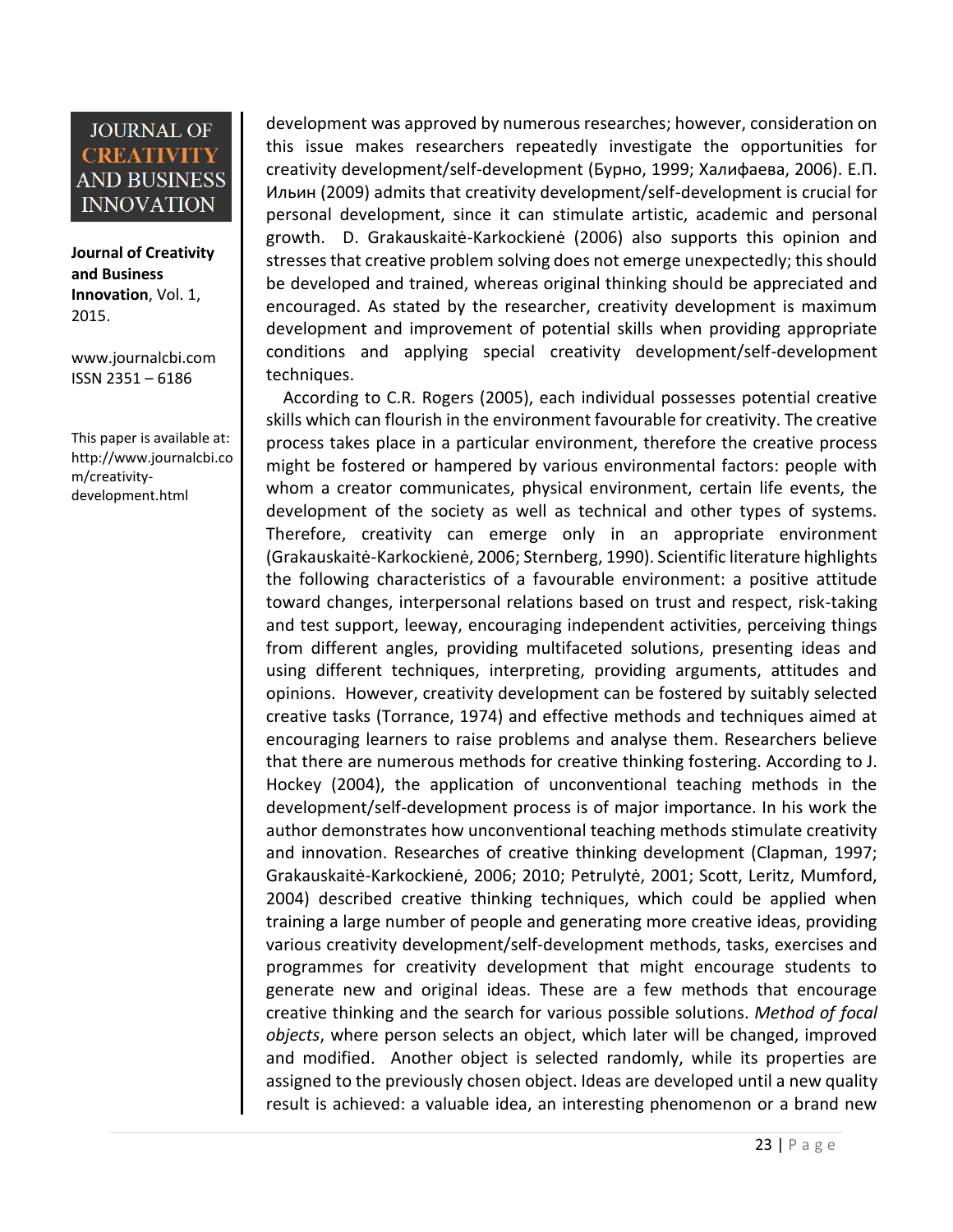**Journal of Creativity and Business Innovation**, Vol. 1, 2015.

[www.journalcbi.com](http://www.journalcbi.com/) ISSN 2351 – 6186

This paper is available at: [http://www.journalcbi.co](http://www.journalcbi.com/ideation-using-analogies.html) [m/creativity](http://www.journalcbi.com/ideation-using-analogies.html)[development.html](http://www.journalcbi.com/ideation-using-analogies.html)

object. *Assumptions conversion strategy*, where all assumptions regarding the problem being solved are listed on paper and all of them are turned "upside down". Simple techniques are used for manipulating the selected object: Conversion, Increase-Decrease, Separate-Connect, Speed up- Slow down, Swap Properties, Transfer, etc. The *Six Thinking Hats Method* was created by E. de Bono (2008) and was applied in this paper. Six metaphorical hats of different colours represent the main types of thinking. The group moderator decides which hat to wear at one time or another, while all participants create ideas related to the meaning of hat of a particular colour. The white hat is related to the information search. The red hat - to feelings, intuition and emotions. The black hat warns about risks and explains why somebody might fail. The green hat suggests new ideas, provides proposals, analyses alternatives and creates solutions. The blue hat manages the thinking process. The yellow hat encourages to heed on the advantages of suggestions and envision positive consequences. These individualized and complex techniques are aimed at developing skills and creative behaviour as well as increasing creative potential of a person.

 Therefore, in the course of creativity development/self-development process it is important to create a favourable environment, to encourage learners to express their opinion, to take "risks" by forecasting, foreseeing and analysing the situation that requires unconventional and original solutions, to provide learners with opportunities to establish interpersonal relations based on trust, tolerance and respect, to choose and apply the methods and programmes that stimulate imagination, to awaken the desire to explore and discuss ideas as well as inspire a person to search for various possible solutions and develop creative thinking.

#### **Research methodology**

The research was aimed at revealing characteristic features of students' creative thinking and its changes in the course of educational experiment performance. The research participants: two groups of students (N=80): an experimental group (N=40) and control group (comparative) (N=40). *Research methods:* theoretical, diagnostic and educational experimental. *Theoretical -* analysis of scientific literature. Diagnostic - in the course of educational experiment the creative thinking methodology by E. Torrance was applied (Torrance Test of Creative Thinking, TTCT, 1974) (hereinafter - TTCT). Test consists of 2 parts: visual (A - Form) and verbal (B - Form). Visual part includes three tasks:

1. The drawing creation, including the provided object. This task perfectly diagnoses the originality of visual associations and the inclination to specify one's initial ideas.

2. The uncompleted object task. It was shaped on the basis of K. Franck principles regarding the completion of drawings. Representatives of Geštalt psychology admit that there is a tendency to supplement uncompleted "badly drawn" objects by simple and easy techniques. A creative personality rejects this solution, since he wants to create something original.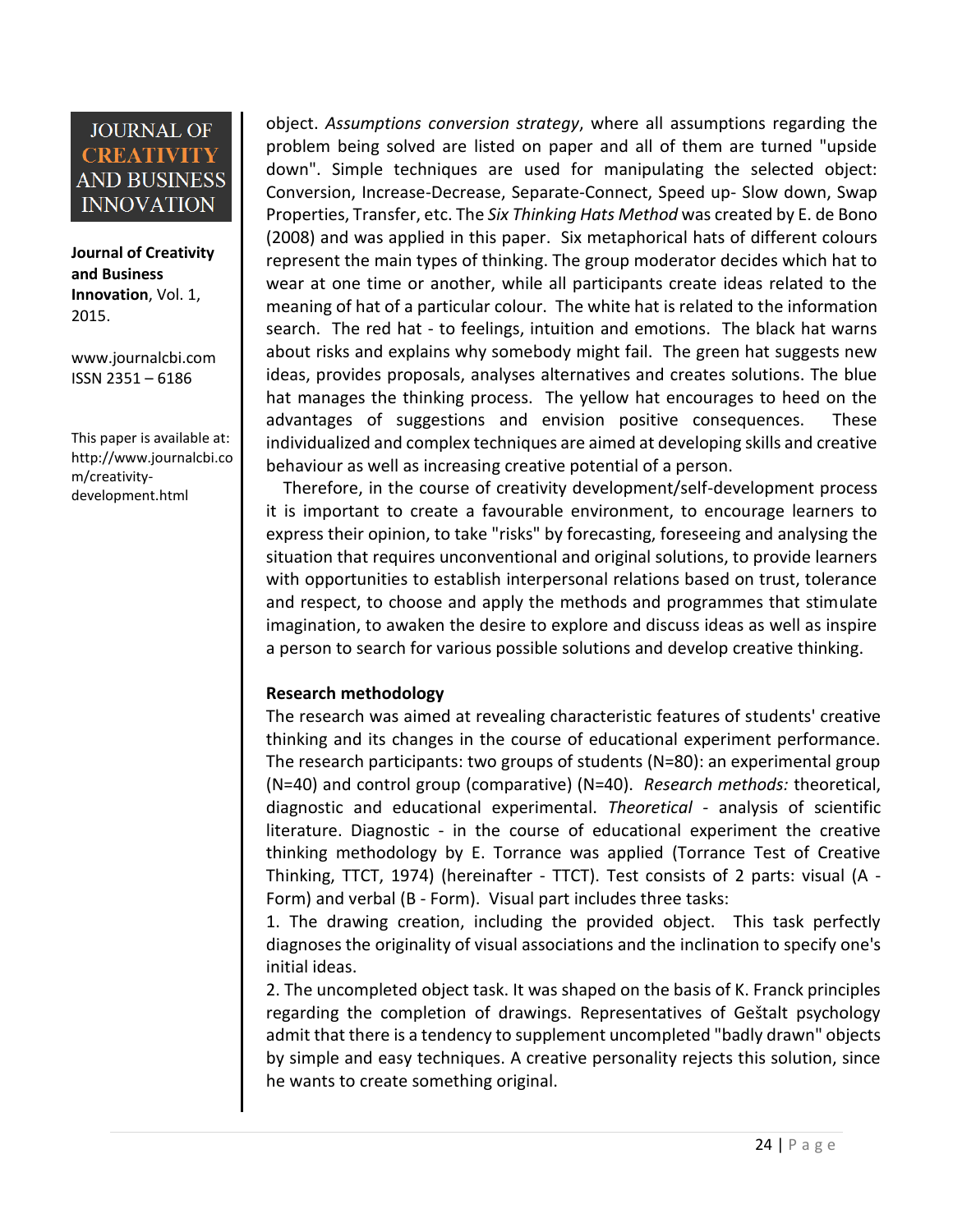**Journal of Creativity and Business Innovation**, Vol. 1, 2015.

[www.journalcbi.com](http://www.journalcbi.com/) ISSN 2351 – 6186

This paper is available at: [http://www.journalcbi.co](http://www.journalcbi.com/ideation-using-analogies.html) [m/creativity](http://www.journalcbi.com/ideation-using-analogies.html)[development.html](http://www.journalcbi.com/ideation-using-analogies.html)

3. The drawing creation by using parallel lines. The performance of this task reveals the ability of an individual to place one and the same object in different situations and perceive the different aspects of it.

 Results were assessed when using a four indicator grid: abundance, flexibility, originality and particularity. *Abundance* parameter was calculated by adding all proper answers. This indicator marks soft, free, nimble thinking and the number of ideas. *Flexibility* - a diverse number of categories in answers of the experimental group students, the ability to jump from one idea to another, from one category of ideas to another. This factor demonstrates how many different aspects of the problem the experimental participant can encompass and how many new solutions he can provide. *Particularity* is assessed after calculating details that supplement and expand the main idea of the experimental participant. Particularity is related to the abundance of associations and thinking speed, when the emerging thought generates numerous additional images, which supplement and enrich the main idea. When analysing the results, scores are obtained for each detail existing in the drawing: the colour, which supplements the idea, drawing lines, shades and decorations in case they supplement the idea of the answer; "overstepping" the drawing boundaries. In case the drawing is divided into two significant parts by a line, scores are obtained in each separate part by adding them. *Originality* indicator is estimated according to the frequency rate of responses on a defined population.

 Verbal TTCT part includes 7 tasks. Task 1-3 - questions about the action depicted on the drawing; guessing the reasons of the action and determining the action consequences. The author believes that the first three tasks should reveal the experimental participant's sensitivity to unknown things and knowledge gaps. The above mentioned tasks disclose the experimental participant's creative thinking. Task 4 - the toy improvement (the elephant image on A- Form and the monkey image on B - Form). It is considered that this activity is a reliable indicator of creativity. Experimental participants of different ages willingly performed the tasks and provided ideas and thoughts, which they probably did not dare express when doing serious tasks. Task 5 - unusual usage (A - Form - carton boxes; B - Form - can boxes). This task demonstrates the ability to keep apart from a conventional and generally acceptable use of items. Task 6 - unusual questions adapted from R.C. Barkhart methodology and aimed at testing divergent thinking skills. Task 7 - let's imagine - the application of the Consequences Test by J.P. Guilford (1950). It helps disclose the experimental participant's imagination, which is one of the components of creative thinking.

 *Educational experiment* is used to define and investigate preconditions for the students' creative thinking development/self-development. In the course of the experiment performance the research scheme of two groups was applied by using the initial (before the experiment) and final (after the experiment) measurements in experimental and control groups.

 *Statistics.* Statistical quantitative data analysis was carried out. Descriptive statistics was used to process the data obtained during the research performance: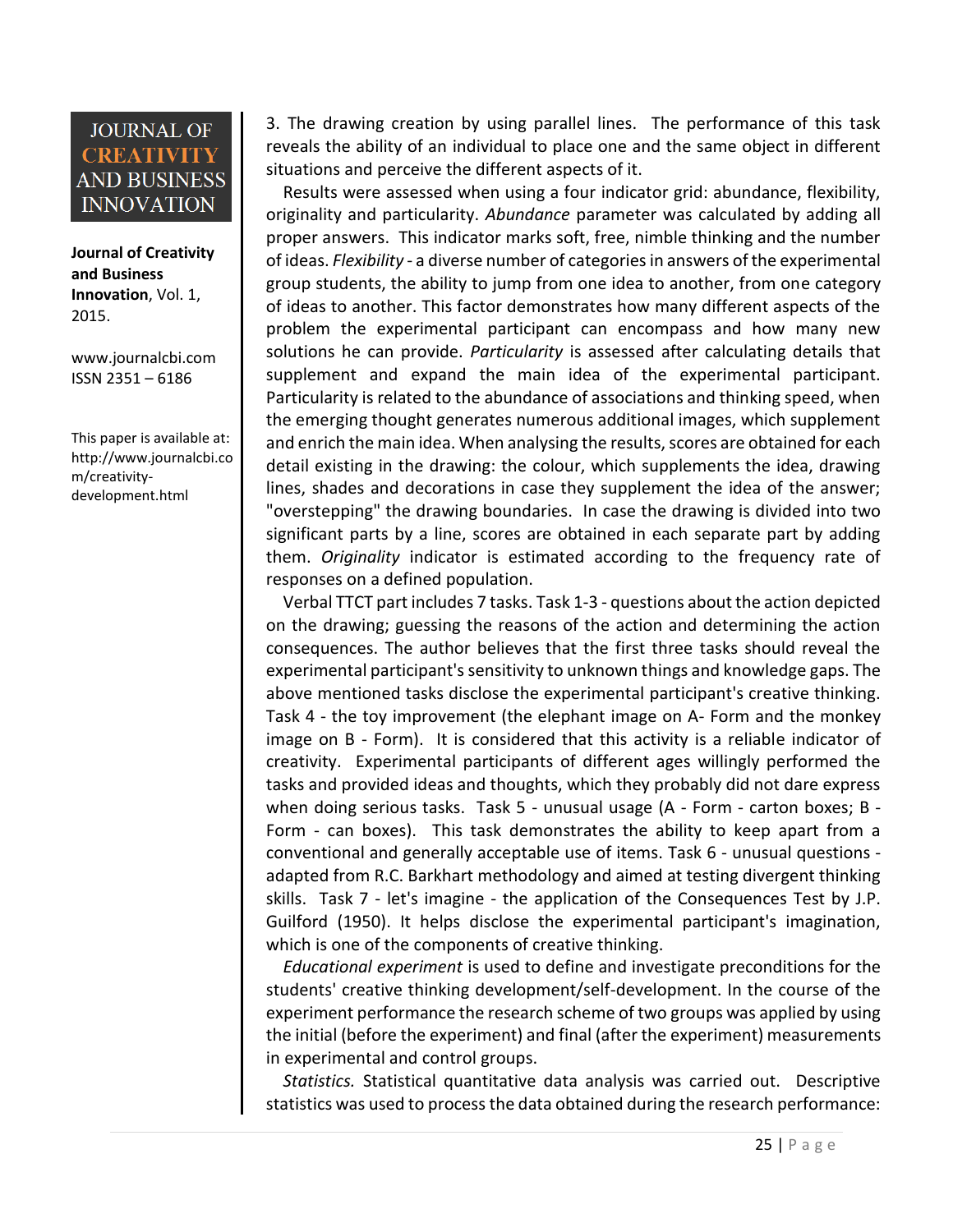**Journal of Creativity and Business Innovation**, Vol. 1, 2015.

[www.journalcbi.com](http://www.journalcbi.com/) ISSN 2351 – 6186

This paper is available at: [http://www.journalcbi.co](http://www.journalcbi.com/ideation-using-analogies.html) [m/creativity](http://www.journalcbi.com/ideation-using-analogies.html)[development.html](http://www.journalcbi.com/ideation-using-analogies.html)

averages, standard deviations, Student's *t* criterion (to compare the average of two independent indicators), twin t - criterion (to compare the average of two dependent indicators). Statistical data analysis SPSS (eng. Statistic Package for Social Sciences) software version 14.0.

 *Research procedures.* In order to reveal characteristic features of students' creative thinking and assess the opportunities for its development/selfdevelopment the creative thinking methodology by E. Torrance (TTCT, 1974) was applied. During the educational experiment characteristic features of students' creative thinking and changes in it was carried out. Procedures of the experiment research performance were based on the scheme of experiment structure (see Table 1) by V. Žydžiūnaitė (2001).

| <b>Experimental group</b>        | Control group                   |  |  |  |  |  |
|----------------------------------|---------------------------------|--|--|--|--|--|
| Subjects collected.<br>1.        | 1. Subjects collected.          |  |  |  |  |  |
| Pre-test (initial research<br>2. | 2. Pre-test (initial research). |  |  |  |  |  |
| before experimental effect).     |                                 |  |  |  |  |  |
| Experimental stimulus was<br>3.  |                                 |  |  |  |  |  |
| introduced (experimental effect  |                                 |  |  |  |  |  |
| was applied).                    | 3. 3. Post-test (final research |  |  |  |  |  |
| Post-test (research after<br>4.  | without experimental effect).   |  |  |  |  |  |
| experimental effect).            |                                 |  |  |  |  |  |

Table 1: The scheme of educational experiment structure (by Žydžiūnaitė, 2001).

 Research on the creative thinking changes was carried out in two stages: creative thinking tasks were provided to the experimental group, while eight weeks later they were repeatedly provided to the same experimental group when applying the above mentioned task performance conditions. In the course of eight weeks the experimental group students were taught by providing tasks aimed at developing and fostering creative thinking and stimulating the need for creative activities. The contents of the forecasted activities was shaped when formulating objectives, forecasting methods and arranging favourable conditions and measures for the task performance as well as providing practical tasks and situations. In order to assess characteristic features of creative thinking changes of the experimental group students with regard to other students, the same tasks were provided to the control group students while eight weeks later they were repeatedly provided to the same group students when applying the same task performance conditions. Activities for students of the control group were not carried out for eight weeks. The research objective was to identify changes in creative thinking of the experimental group students and compare them with the results of changes in creative thinking of the control group students.

 In the course of the educational experiment performance the scheme of two research groups was applied, which included initial (pre-test) and final (post-test) measurements in experimental and control groups. At the beginning and the end of the research characteristic features of creative thinking of all participants of the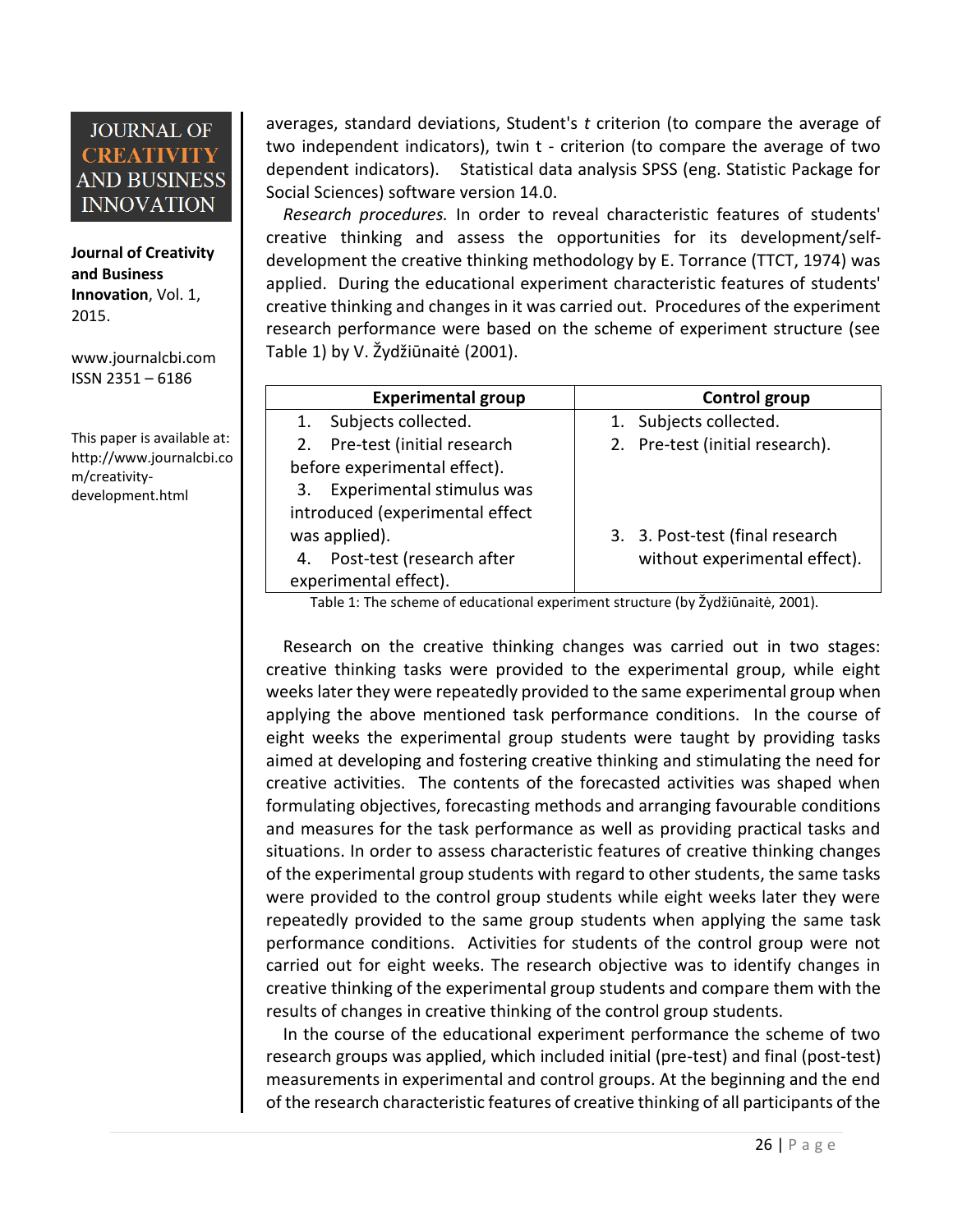**Journal of Creativity and Business Innovation**, Vol. 1, 2015.

[www.journalcbi.com](http://www.journalcbi.com/) ISSN 2351 – 6186

This paper is available at: [http://www.journalcbi.co](http://www.journalcbi.com/ideation-using-analogies.html) [m/creativity](http://www.journalcbi.com/ideation-using-analogies.html)[development.html](http://www.journalcbi.com/ideation-using-analogies.html)

research (experimental and control groups) were identified by applying the same research methodology (creative thinking methodology by E. Torrance (TTCT, 1974). Statistical significance of all possible differences (between the first and the second research results obtained in experimental and control groups as well as between the results of the first and the second research obtained in experimental and control groups) was checked by applying Student *t* criterion (to compare the average of two independent indicators) and twin *t* criterion (to compare the average of two dependent indicators).

 Experimental and control group students were provided with 5 tasks from the creative thinking methodology by E. P. Torrance (1974) - 3 tasks from visual part (A - Form) and 2 from verbal part (B - Form). Before the task performance the research participants were provided with the task performance instruction and directions. Students were encouraged to openly express their ideas in order to stimulate ingenuity and imagination of the task performers (experimental students) as well as to create a favourable atmosphere and maintain a high level of motivation. During the research performance focus was laid on the principles of independence, anonymity, confidence and good will when ensuring anonymity of each participant; considering the research participants' request, the names of towns and high schools were not indicated.

#### **Research on characteristic features of students' creative thinking and its changes in experimental and control groups**

In order to discover the impact of activities provided to the experimental group students on changes in their creative thinking, the average score of TTCT results obtained from experimental and control group students were compared after the completion of the first research (see Figure 1).

 After t-test was estimated, the data of pre-experiment research demonstrated that the average results of the experimental group did not differ significantly from the control group results in the following grids: abundance (t=-0,408, p=0,685), originality (t=0,788, p=0,436), particularity (t=1,289, p=0,205) and flexibility (t=-0,746, p=0,46). Therefore, it should be stated that before the experiment both groups were of a similar creative thinking level considering the above mentioned indicators.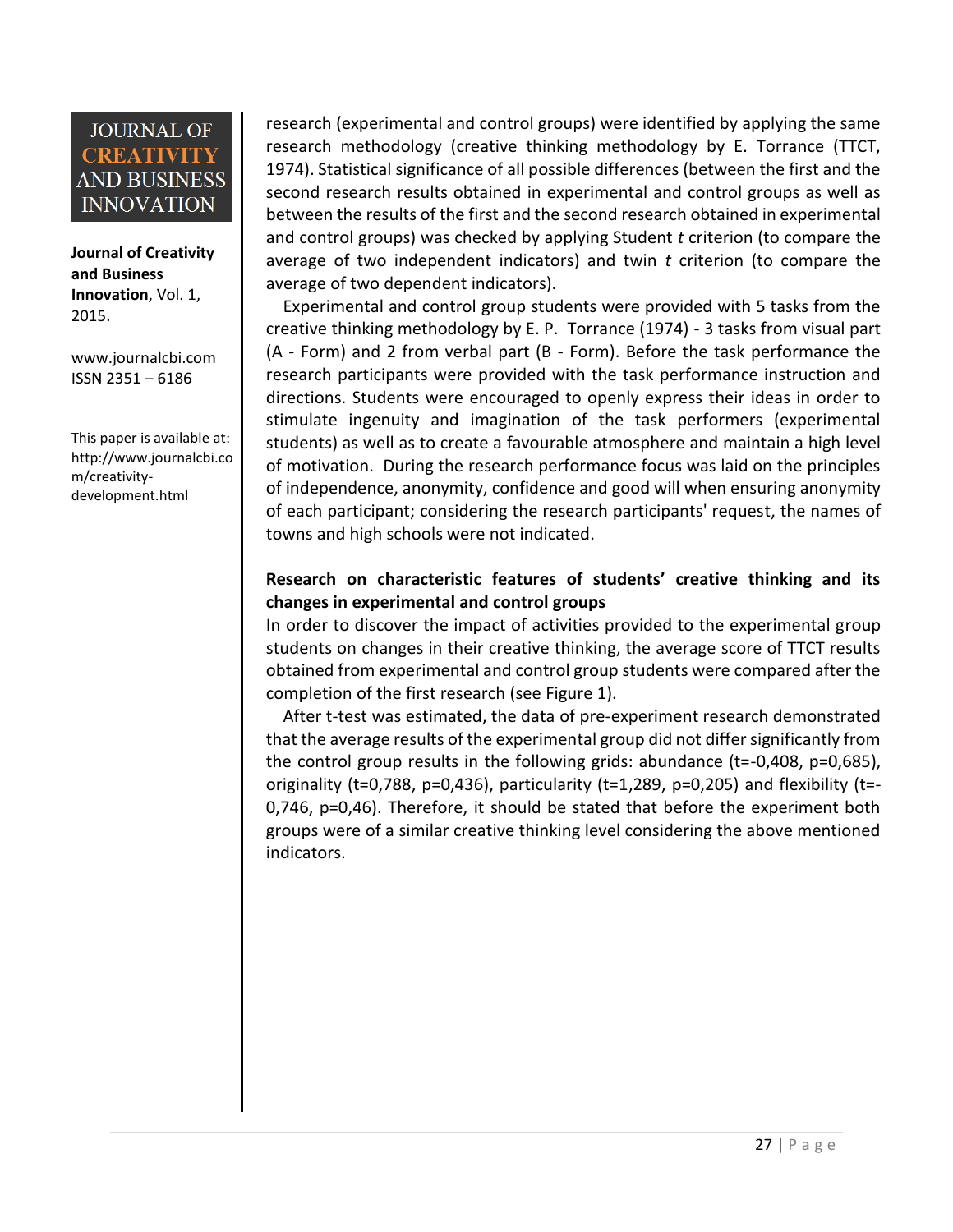**Journal of Creativity and Business Innovation**, Vol. 1, 2015.

[www.journalcbi.com](http://www.journalcbi.com/) ISSN 2351 – 6186

This paper is available at: [http://www.journalcbi.co](http://www.journalcbi.com/ideation-using-analogies.html) [m/creativity-](http://www.journalcbi.com/ideation-using-analogies.html)



[development.html](http://www.journalcbi.com/ideation-using-analogies.html) Figure 1.: The average score of indicators of creative thinking (Torrance, TTCT, 1974) obtained during the first research (before educational experiment) in experimental and control groups

> Significant differences of results of control and experimental groups were revealed during the analysis of visual and verbal part tasks carried out for the second time.

> The average score of indicators of visual part results of the second research on creative thinking in the control group when compared to the initial results did not differ significantly in the four indicator grid: abundance -  $(t=1,504, p=0,141)$ , originality ( $t=-1,02$ ,  $p=0,314$ ), particularity ( $t=1,224$ ,  $p=0,228$ ) and flexibility (t=0,747, p=0,459) (see Table 2).

| Indicators    | First research |           | Second research |           | t       | р     |
|---------------|----------------|-----------|-----------------|-----------|---------|-------|
|               |                | <b>SN</b> | v               | <b>SN</b> |         |       |
| Abundance     | 10.88          | 1.48      | 10.55           | 1.15      | 1.504   | 0.141 |
| Originality   | 17.71          | 2.02      | 18.04           | 2.09      | $-1.02$ | 0.314 |
| Particularity | 40.35          | 3.97      | 39.72           | 4.02      | 1.224   | 0.228 |
| Flexibility   | 9.53           | 1.7       | 9.3             | 1.37      | 0.747   | 0.459 |

*Expanded meaning: V- the average; SN - standard deviation; t - t criterion; p credibility* 

Table 2. The average score of indicators of the first and the second research results of visual part on creative thinking of the control group (Torrance, TTCT, 1974).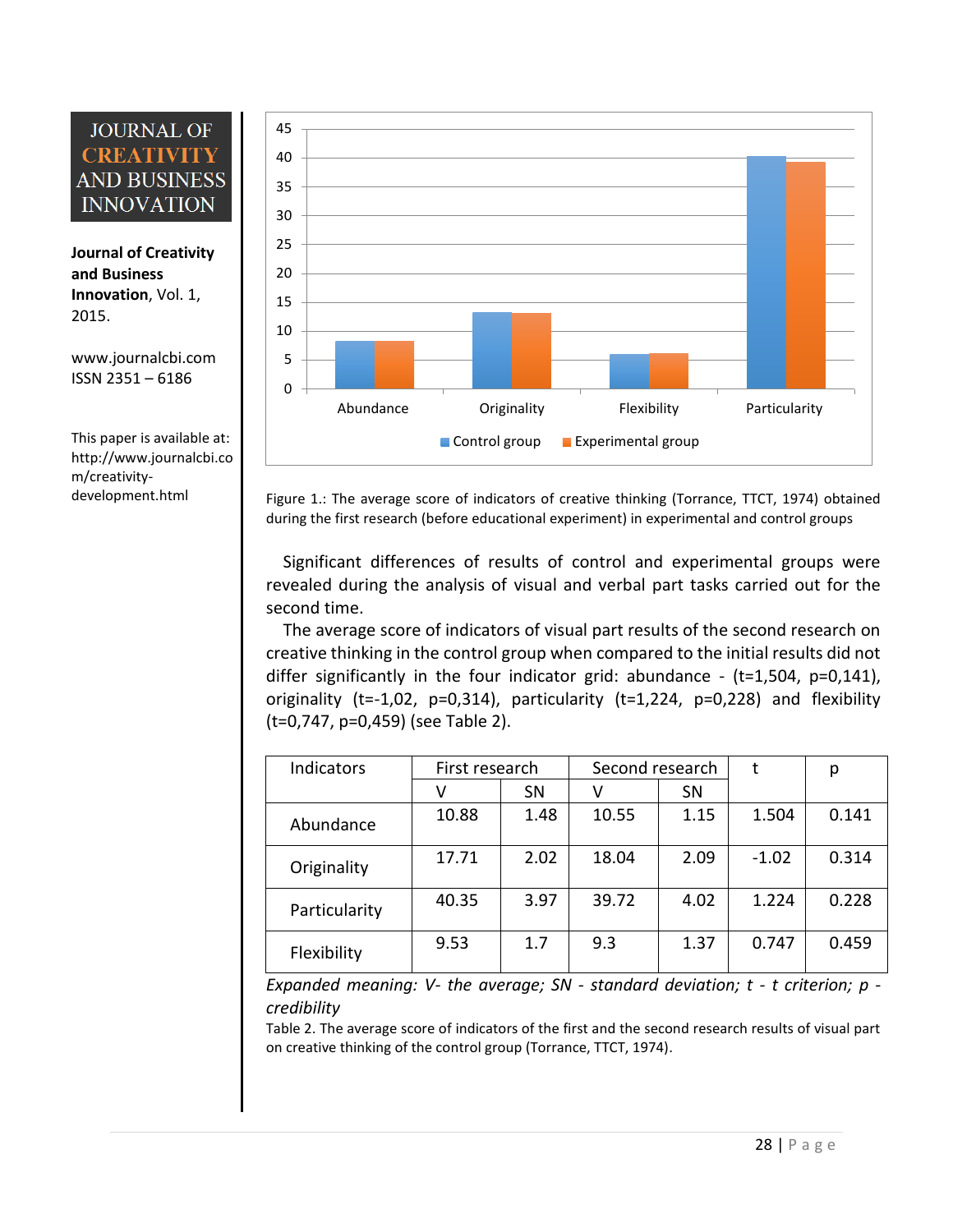**Journal of Creativity and Business Innovation**, Vol. 1, 2015.

[www.journalcbi.com](http://www.journalcbi.com/) ISSN 2351 – 6186

This paper is available at: [http://www.journalcbi.co](http://www.journalcbi.com/ideation-using-analogies.html) [m/creativity](http://www.journalcbi.com/ideation-using-analogies.html)[development.html](http://www.journalcbi.com/ideation-using-analogies.html)

 As revealed by the research results, the average score of indicators of the verbal part tasks of the second research TTCT of the control group when compared to the first research data did not differ significantly in terms of statistics: originality (t=0,348, p=0,729), abundance (t=-0,913, p=0,367) and flexibility (t=-0,836, p=0,408) (see Table 3).

| Indicators  | First research |           | Second   |      |          | р     |
|-------------|----------------|-----------|----------|------|----------|-------|
|             |                |           | research |      |          |       |
|             |                | <b>SN</b> |          | SN   |          |       |
| Abundance   | 4.32           | 1.11      | 4.5      | 0.99 | $-0.913$ | 0.367 |
| Originality | 6.76           | 1.63      | 6.66     | 1.52 | 0.348    | 0.729 |
| Flexibility | 2.53           | 0.81      | 2.65     | 0.78 | $-0.836$ | 0.408 |

Table 3. The average score of indicators of the first and the second research of visual part tasks of creative thinking of the control group (Torrance, TTCT, 1974).

 Seeking to reveal changes in creative thinking indicators of the experimental group after the educational impact the data obtained before and after the experiment was compared. The average score of indicators of creative thinking of this group before and after the experiment is provided in Table 4 and 5.

 When visual tasks were carried out after the educational experiment significantly higher results of the experimental group were identified in the grids of originality (t=-4,501, p=0,001), particularity (t=-2,824, p=0,007) and flexibility (t=-2,242, p=0,031) compared to pre-experimental data. As it is evident from empirical twin *t* criterion values (to compare the average score of two dependent indicators), the following indicators of the experimental group obtained after eight weeks activities have significantly increased in the grids of originality (V=20,23, SN=2,19), particularity (V=40,65, SN=2,85) and flexibility (V=10,1, SN=1,41) when compared to the first research results (before the provided activities) (respectively: originality (V=17,75, SN=1,97), particularity (V=39,29, SN=3,53) and flexibility (V=9,7, SN=1,47)). On the basis of these results it should be considered that fostering and developing the creative thinking of the experimental group during academic activities had an impact on changes in their originality, flexibility and particularity indicators.

 As it is evident from the research results, the average score of the experimental group results after the educational experiment when compared to the initial indicators, have not differ significantly: abundance (t=-0,823, p=0,415) (see Table 4).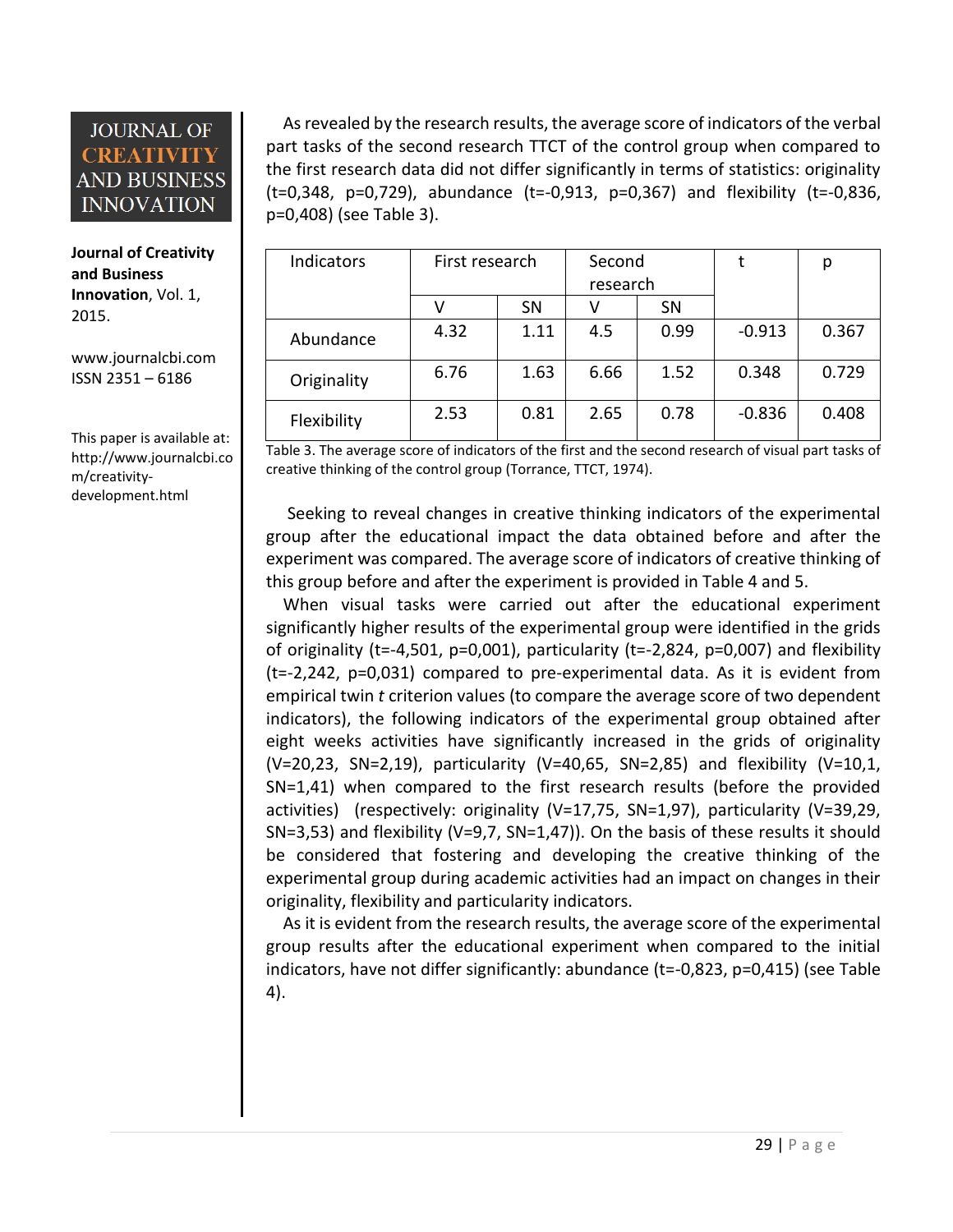**Journal of Creativity and Business Innovation**, Vol. 1, 2015.

[www.journalcbi.com](http://www.journalcbi.com/) ISSN 2351 – 6186

This paper is available at: [http://www.journalcbi.co](http://www.journalcbi.com/ideation-using-analogies.html) [m/creativity](http://www.journalcbi.com/ideation-using-analogies.html)[development.html](http://www.journalcbi.com/ideation-using-analogies.html)

| Indicators    | <b>Before</b> |           | After      |      | t        | p     |
|---------------|---------------|-----------|------------|------|----------|-------|
|               | experiment    |           | experiment |      |          |       |
|               | V             | <b>SN</b> | v          | SN   |          |       |
| Abundance     | 11.02         | 1.19      | 10.52      | 1.13 | $-0.823$ | 0.415 |
| Originality   | 17.75         | 1.97      | 20.23      | 2.19 | $-4.501$ | 0.001 |
| Particularity | 39.29         | 3.53      | 40.65      | 2.85 | $-2.824$ | 0.007 |
| Flexibility   | 9.7           | 1.47      | 10.1       | 1.41 | $-2.242$ | 0.031 |

Table 4. The average scores of changes of visual part indicators of creative thinking in the experimental group (Torrance, TTCT, 1974).

 Analogous results were obtained after estimating t - test values in verbal part. After the educational experiment was completed, significantly higher average indicators were obtained when compared to the initial research data: abundance (t=2,739, p=0,009) and originality (t=-8,596, p=0,001).

 No statistically significant differences were detected (t=-1,728, p=0,092) when comparing the average score of indicators of the experimental group before experiment (V=2,65, SN=0,92) and after it (V=2,93, SN=0,83).

| Indicators  | <b>Before</b> |      | After      |      |          | р     |
|-------------|---------------|------|------------|------|----------|-------|
|             | experiment    |      | experiment |      |          |       |
|             |               | SN   |            | SN   |          |       |
| Abundance   | 4.32          | 1.17 | 4.46       | 1.13 | 2.739    | 0.009 |
| Originality | 6.17          | 1.5  | 7.17       | 1.73 | $-8.596$ | 0.001 |
| Flexibility | 2.65          | 0.92 | 2.93       | 0.83 | $-1.728$ | 0.092 |

Table 5. The average score of changes of visual part indicators of creative thinking in the experimental group (Torrance, TTCT, 1974).

 The research results demonstrate that the average score of creative thinking results of the experimental group during the second research were significantly higher than the average score of results of the control group in two grids out of four (see Table 6).

 After performing the analysis of tasks carried out for the second time significantly higher results of the experimental group were obtained in the grids of originality (t=-5,533, p<0,001) and flexibility (t=-2,719, p<0,01), compared to the average score of results of the control group. It is evident that creative thinking results of the experimental group in the grids of originality (V=15,01, SN=1,62) and flexibility (V=6,51, SN=0,89) obtained during the second research are significantly higher when compared to the control group creative thinking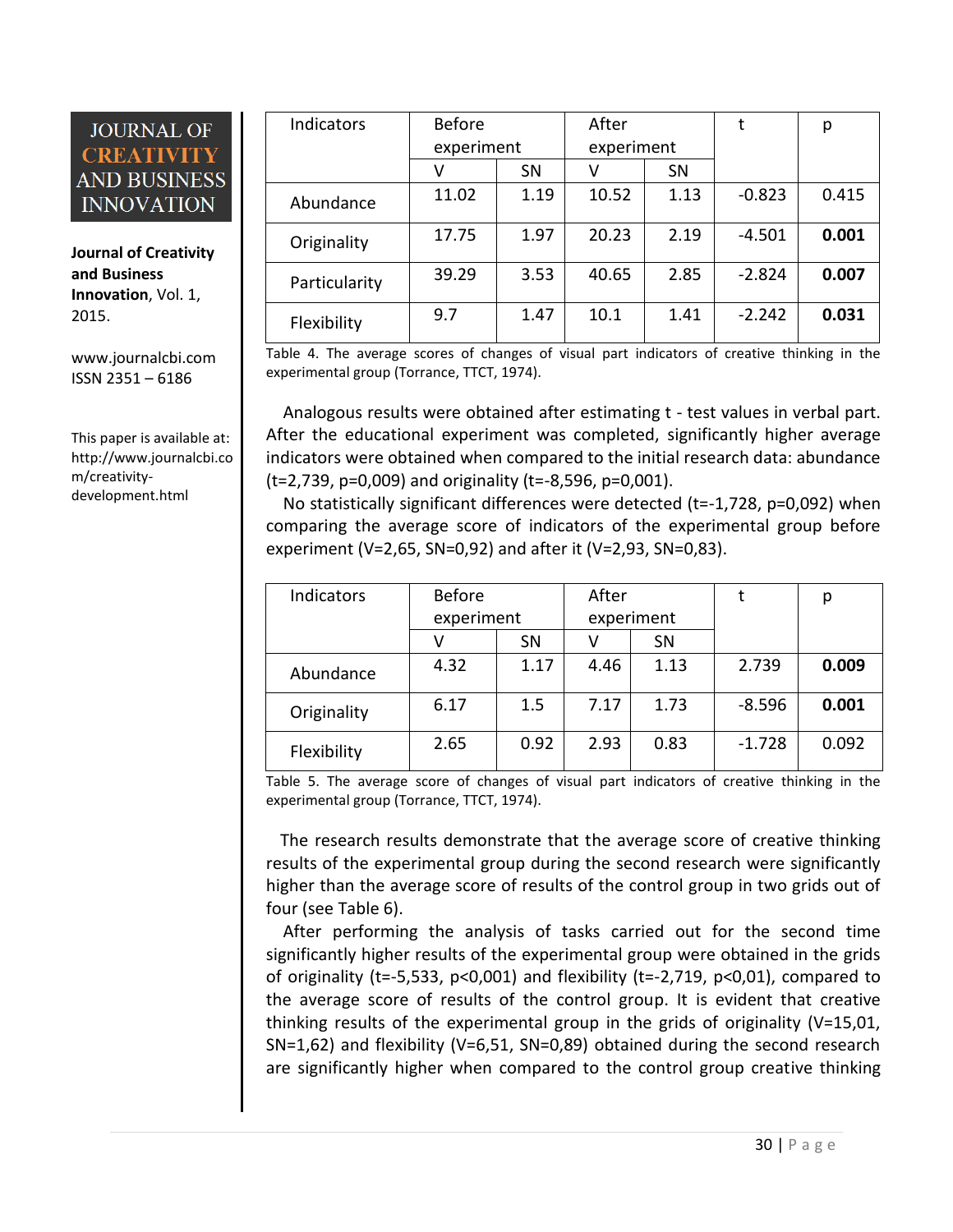**Journal of Creativity and Business Innovation**, Vol. 1, 2015.

[www.journalcbi.com](http://www.journalcbi.com/) ISSN 2351 – 6186

This paper is available at: [http://www.journalcbi.co](http://www.journalcbi.com/ideation-using-analogies.html) [m/creativity](http://www.journalcbi.com/ideation-using-analogies.html)[development.html](http://www.journalcbi.com/ideation-using-analogies.html)

results in the grids of originality (V=13,49, SN=1,38) and flexibility (V=5,97, SN=0,75) obtained during the second research.

 As can be seen from the research results, the average score of results of the experimental group obtained during the second research did not differ significantly from the average score of results of the control group: abundance (t=0,163, p<0,872) and particularity (t=-1,269, p<0,212).

| <b>Indicators</b> | Control group |           | Experimental |           |          | р     |
|-------------------|---------------|-----------|--------------|-----------|----------|-------|
|                   |               |           | group        |           |          |       |
|                   | v             | <b>SN</b> | V            | <b>SN</b> |          |       |
| Abundance         | 8.13          | 0.78      | 8.1          | 0.92      | 0.163    | 0.872 |
| Originality       | 13.49         | 1.38      | 15.01        | 1.62      | $-5.533$ | 0.001 |
| Particularity     | 5.97          | 0.75      | 6.51         | 0.89      | $-2.719$ | 0.01  |
| Flexibility       | 39.72         | 4.02      | 40.65        | 2.85      | $-1.269$ | 0.212 |

Table 6. The average score of indicators of creative thinking (Torrance, TTCT, 1974) of the second research (after educational experiment) in experimental and control groups.

 The generalized results of the research demonstrate that the average score of indicators of the experimental group obtained during the initial research did not differ significantly from the average score of indicators of the control group in all the four grids: abundance, originality, flexibility and particularity. This proves that before the educational experiment the experimental and control groups when carrying out TTCT tasks were nearly of the same creative thinking. Statistical data analysis revealed that the average score of results of visual and verbal parts of the control group obtained during the second research when compared to the initial data did not differ significantly. However, positive changes in creative thinking were identified in the experimental group: the average score of indicators obtained after the educational experiment were significantly higher when compared to the initial results obtained during the first research (before educational experiment) in the grids of originality, particularity and flexibility in visual part, whereas abundance and originality in verbal part. It was found out that the average score of results of the experimental group during the educational experiment did not change significantly with regard to abundance in visual part and flexibility in verbal pat. After performing the comparative analysis of the data obtained during the second research of the experimental and control groups the average score of results were significantly higher in the experimental group (educational impact was applied) when compared to the control group (educational impact was not applied) in the grids of originality and flexibility, whereas the average score of indicators in the grids of abundance and particularity obtained during the second research did not differ significantly in both groups.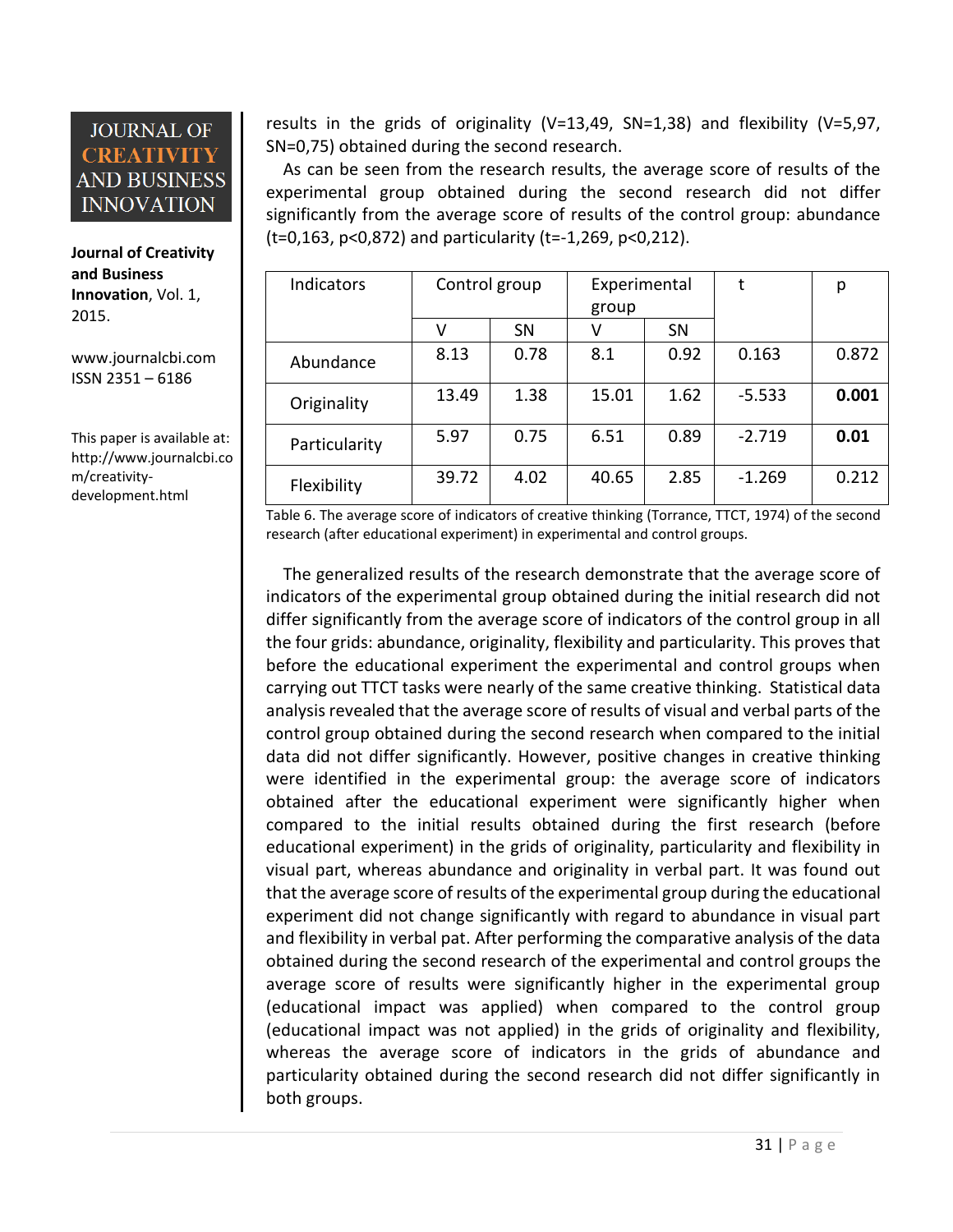**Journal of Creativity and Business Innovation**, Vol. 1, 2015.

[www.journalcbi.com](http://www.journalcbi.com/) ISSN 2351 – 6186

This paper is available at: [http://www.journalcbi.co](http://www.journalcbi.com/ideation-using-analogies.html) [m/creativity](http://www.journalcbi.com/ideation-using-analogies.html)[development.html](http://www.journalcbi.com/ideation-using-analogies.html)

 Considering the research results, it should be noted that the educational experiment during which creative skills of the experimental group were developed and improved through providing tasks prepared under a special programme when considering the contents, applying various (innovative, active) teaching/learning methods and techniques and establishing a favourable environment had an impact on positive changes in creative thinking. However, it is possible only hypothetically to forecast the development of creativity of students who were provided with those activities. Therefore, in order to identify the durability of educational impact, it would be appropriate to carry out a longitudinal research and investigate for how long the students will be applying creative skills and abilities obtained during the educational tasks, problem solving activities and dealing with problem situations. Furthermore, it should be considered that the development of students' creative thinking must be in tune with a regular and purposeful development of creativity when integrating creative tasks into the study process and applying active teaching/learning methods. Therefore, the development of creative powers requires a purposeful and regular training rather than episodic one.

#### **Conclusions**

- 1. On the basis of analysis of scientific literature it should be stated that creativity development is a maximum development and improvement of potential skills of a person when creating favourable conditions for creative processes, establishing interpersonal relations based on trust, tolerance and respect and applying teaching methods and techniques that stimulate and maintain interests and inquisitiveness and encourage students to carry out researches as well as inspire them to search for various possible solutions.
- 2. It was found out that during the first research the creative thinking indicators of the experimental and control groups in the grids of abundance, originality, flexibility and particularity were insignificant.
- 3. As it is evident from the research results, the grids of abundance, originality, particularity and flexibility of visual part of the control group and the grids of abundance, originality, particularity and flexibility of verbal part did not differ significantly when compared to the second research results.
- 4. After the educational experiment performance the average score of results in the grids of originality, particularity and flexibility of visual part and the grids of abundance and originality of verbal part of the experimental group students were significantly higher compared to the initial research results.
- 5. The results in the grids of originality and flexibility of creative thinking of the experiment group students obtained during the second research were significantly higher when compared to the second research results of the control group students, whereas the average score in the grids of abundance and particularity of the second research did not differ significantly in both groups.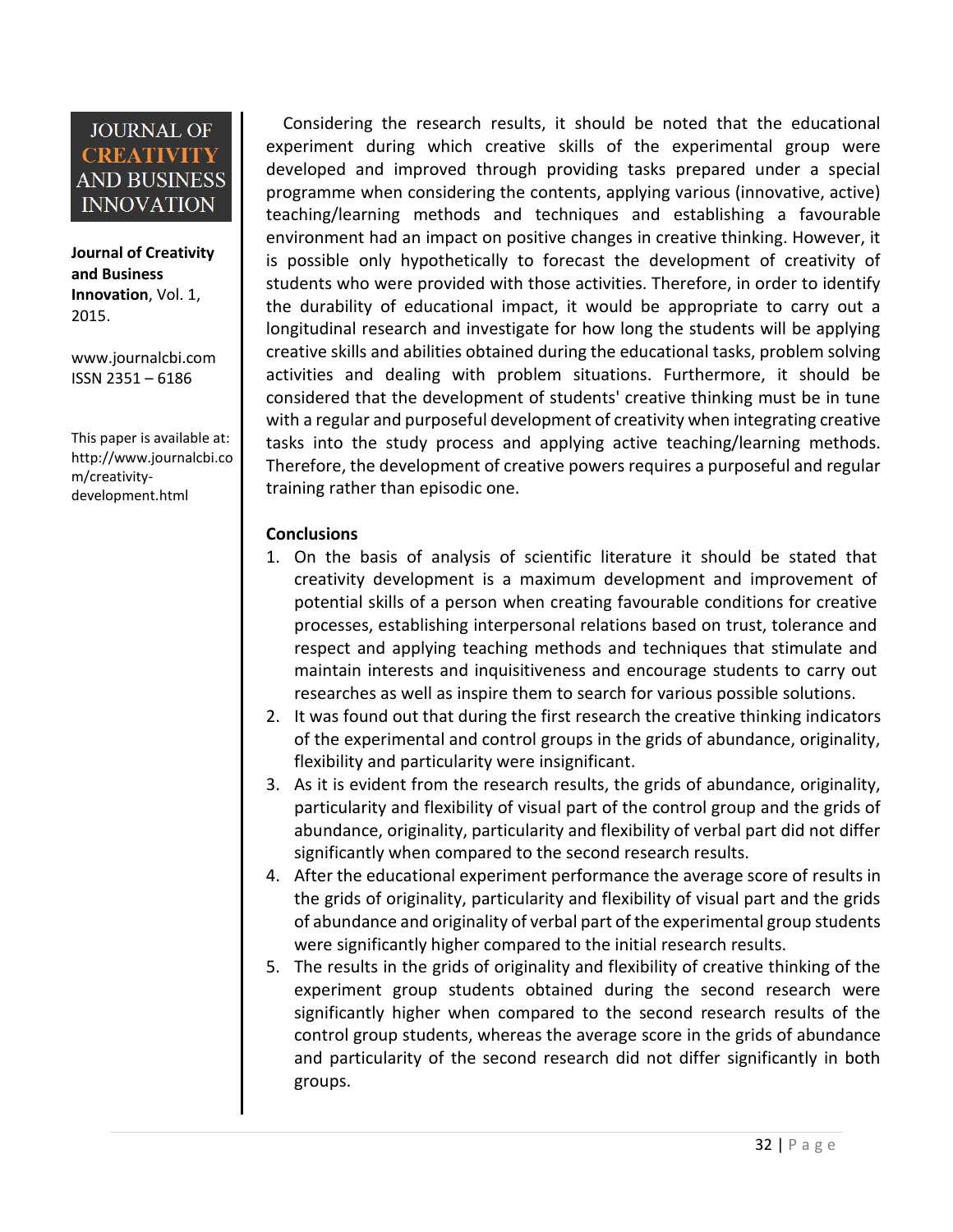**Journal of Creativity and Business Innovation**, Vol. 1, 2015.

[www.journalcbi.com](http://www.journalcbi.com/) ISSN 2351 – 6186

This paper is available at: [http://www.journalcbi.co](http://www.journalcbi.com/ideation-using-analogies.html) [m/creativity](http://www.journalcbi.com/ideation-using-analogies.html)[development.html](http://www.journalcbi.com/ideation-using-analogies.html)

#### **Recommendations**

When training specialists for professional work and seeking to develop creative powers of students it is recommended:

- In the course of the study process it is recommended to foster the students' creative thinking development/self-development when involving students into various activities, project work, problem solving tasks, etc., that are aimed at developing the students' creative imagination as well as their divergent, analytical and critical thinking.
- Developers of the study process (andragogues) should be provided with professional development courses, which would deepen their knowledge in the areas of creative thinking development and also introduced to active teaching/learning methods and their application in the study process.
- It is highly recommended to integrate creative thinking into the programmes of separate study subjects, to provide intuition and imagination nurturing tasks and exercises, to involve students into the projects that develop creativity and encourage them to apply unconventional problem solving techniques and methods.
- In order to develop a creative personality it is recommended to establish a favourable environment and conditions for creative processes, to develop students' intrinsic motivation, to consider creativity as a value, to encourage independent creation and discovering new and unconventional solutions to problems, to provide students with creativity tasks, to develop students' selfexpression and involve students into interesting and appealing creative activities.

#### **References:**

- Akande, A. (1997). Creativity: The Caregiver's Secret Weapon. *Early Child Development and Care.*  Vol. 134, 89–101.
- Beghetto, R. A. (2009). In search of the unexpected: Finding creativity in the micromoments of the classroom. *Psychology of Aesthetics, Creativity, and the Arts,* Vol. 3(1), Feb., 2–5.
- Beresnevičienė, D. (1996). Kūrybinis mąstymas. *Psichologija studentui*: vadovėlis. Kaunas: Technologija.
- Beresnevičius, G. (2010). *Kūrybiškumo ir kūrybinio mąstymo edukacinės dimensijos.* Daktaro disertacija: socialiniai mokslai, edukologija (07S), Šiauliai: Šiaulių universitetas.
- Clapham, M. M., (1997). Ideation Skills Training: A Key Element in Creativity Training Programs, *Creativity Research Journal.* Vol. 10 (1), 33–44.
- Cortello, C. (2005). Fostering creativity. *Industrial Engineer: IE,* Vol. 37 (10), 26– 26.
- Cropley, D. H., Cropley, A. J. (2000). Fostering Creativity in Engineering Undergraduates, *High Ability Studies*, Vol. 11 (2), 207–219.
- de Bono, E. (2008). *Mąstyk kitaip*. Vilnius: Alma littera.
- Gage, N. L., Berliner, D. C. (1994). *Pedagoginė psichologija*. Vilnius: Alma littera.
- Grakauskaitė-Karkockienė, D. (2006). *Studentų kūrybiškumo kaitos ypatumai*. Daktaro disertacija: socialiniai mokslai, psichologija (06S), Vilnius: Vilniaus universitetas.
- Grakauskaitė-Karkockienė, D. (2010). Kūrybiškumo ugdymas: teoriniai ir praktiniai aspektai. *Ugdymo psichologija*, 21, 66-74.
- Guilford, J. P. (1950). Creativity. *American Psychologist*, Vol 5 (9), 444–454.